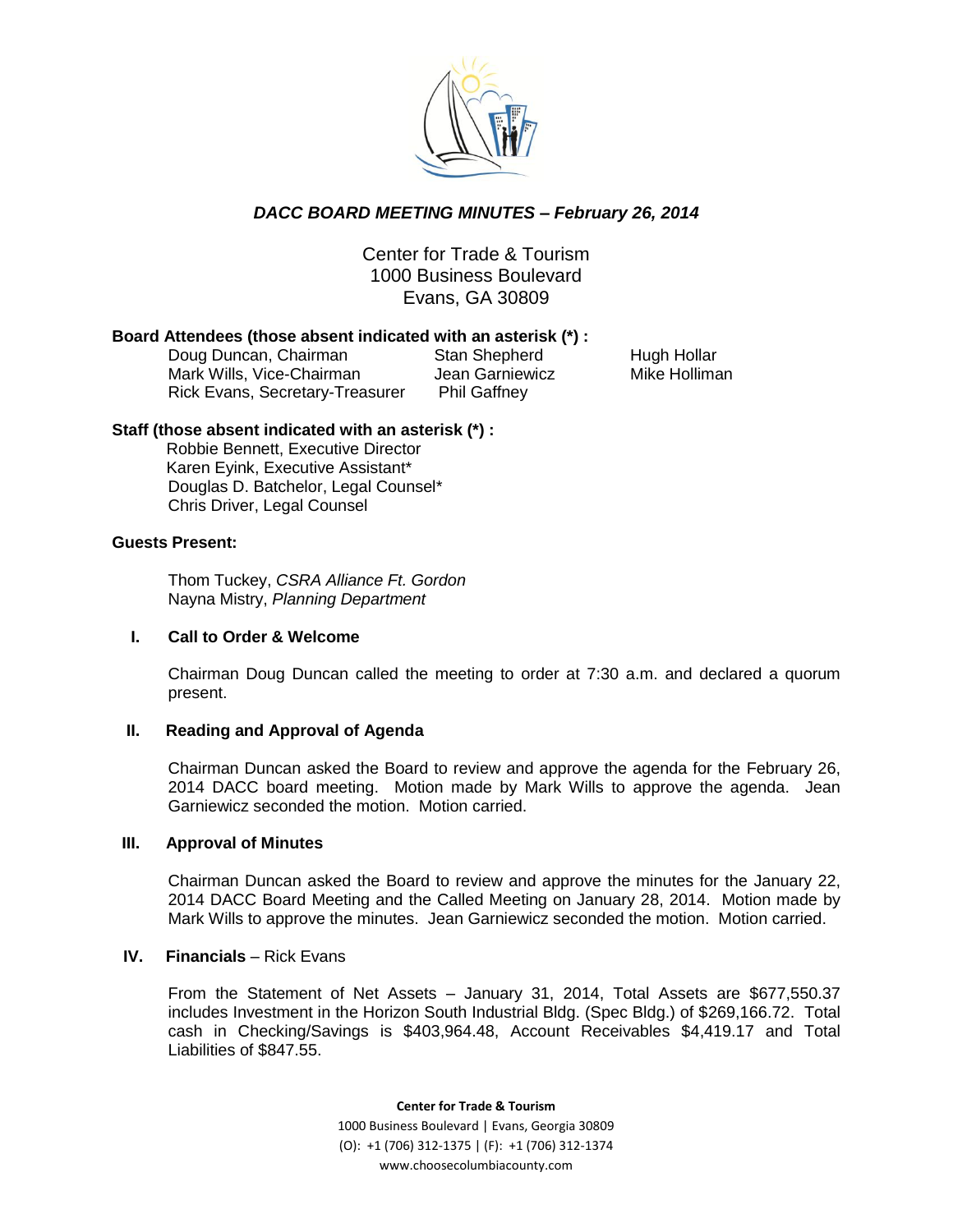In the Statement of Activities by Class – One Month Ended – January 31, 2014, total income of \$33,866.92, total expense \$22,300.25 and interest revenue \$160.35 for an income of \$11,727.02.

Stan Shepherd made a motion to approve January 31, 2014 financials. Jean Garniewicz seconded the motion. Motion carried.

### **V. Chairman's Report –** Doug Duncan

Chairman Duncan acknowledged Mark Wills for his service as Chairman and presented him with a plaque/clock. Chairman Duncan reviewed changes for the various committees – Mark Wills will chair the Property Development Committee and Stan Shepherd will serve on the committee as well. Mike Holliman will co-chair the Existing Business Development & Workforce Development Committee with Phil Gaffney. In addition, Chairman Duncan asked Robbie to look at the State of Georgia's best practice by-laws and report his findings at the March board meeting.

### **VI. Committee Reports –** Doug Duncan

Rick Evans, Chair of the Retail Development Sub-Committee reported the committee met on February 19. The committee is working on selecting another community like Columbia County to have as a guest speaker for the March 19 committee meeting. Also, the retail committee would like to have different presentations from local developers to come and speak as well.

Mark Wills, Chair of the Property Development Committee reported the sign at the entrance of Augusta Technical College – Grovetown Campus is forthcoming; trees are being removed along the road in order to erect the sign. Robbie mentioned the closing of the Spec Building is in the process, he will contact the board when a closing date has been set. The DACC is looking at property opportunities for industrial and a business park in the county.

Phil Gaffney, Chair of the Existing Business Development and Workforce Development Committee met on Wednesday, February 5. The meeting consisted of discussions on the existing industry survey and reviewing information received from those surveys. In addition, Phil welcomed Mike Holliman as co-chair of the committee.

Stan Shepherd, Chair of the Business Recruitment and Incentives Program Committee mentioned that the committee has been working with Marketing Alliance on a new logo design for the DACC's website; thirty logos were created and submitted to the committee for review. Chair Shepherd mentioned that the board would receive copies of the logos and asked for their input for their top 3 to 5 favorite logos, however, he asked the board to give the committee the ability to choose the number one logo due to a timing standpoint. Mike Holliman made a motion to give the Business Recruitment and Incentives Program Committee the authority to choose the new DACC logo. Rick Evans seconded the motion. Motion carried.

### **VII. Economic Development –** Robbie Bennett

1. Robbie mentioned the announcement of Gander Mountain coming to Columbia County and thanked the board for their attendance during the announcement. The ground breaking ceremony is tentatively scheduled for March 5.

> **Center for Trade & Tourism** 1000 Business Boulevard | Evans, Georgia 30809 (O): +1 (706) 312-1375 | (F): +1 (706) 312-1374 www.choosecolumbiacounty.com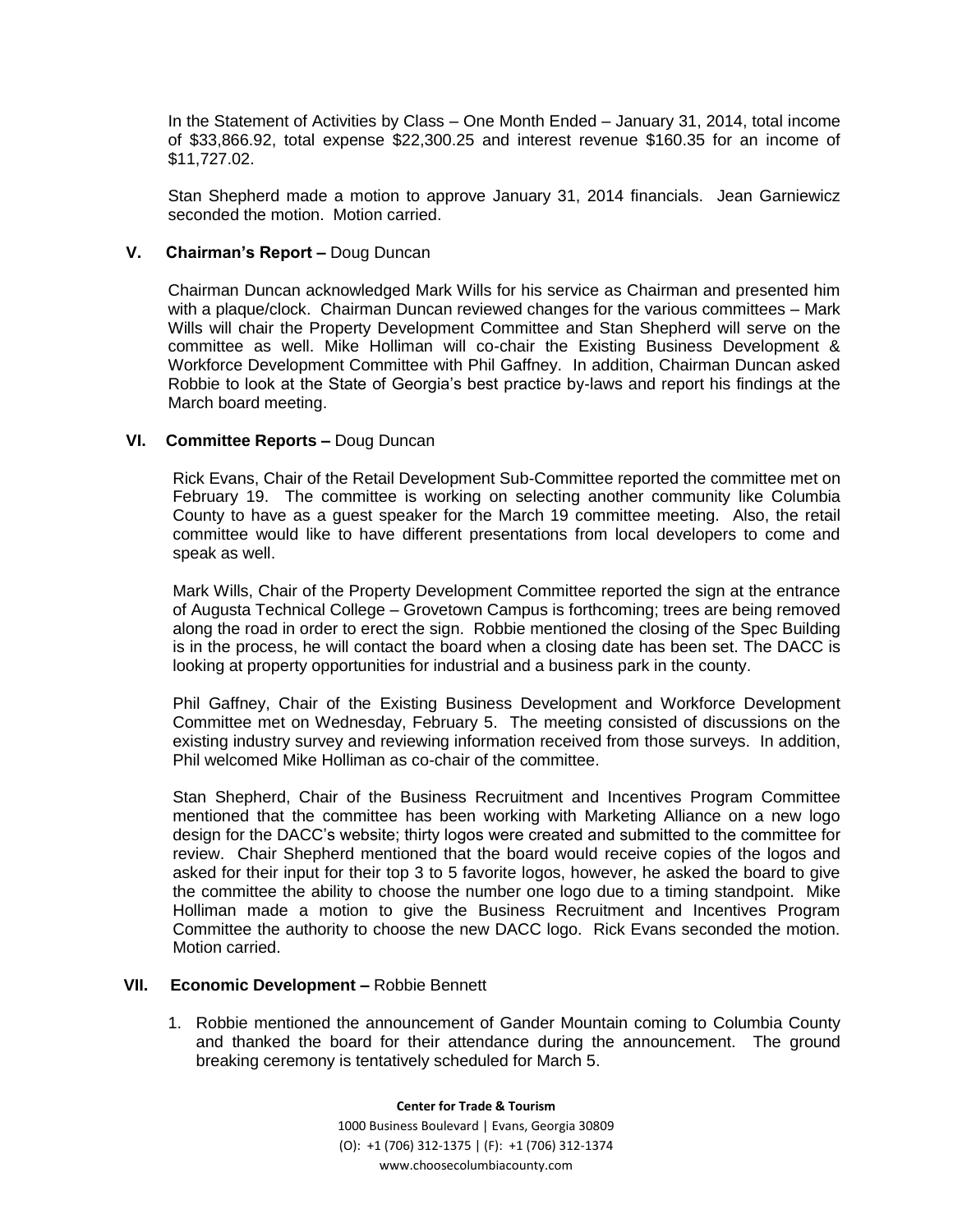- 2. DACC was a sponsor of the TEDx Telfair Street event on January 31. There were four live streaming locations, one being held at the Jabez Sanford Hardin Performing Arts Center in Evans, the event went very well.
- 3. On March 20, the Georgia Department of Economic Development will bring thirty International Delegation from Consulates' from around the world. The consulates will tour our region, have lunch in Augusta and then go on a boat tour of the Augusta Canal; the DACC will sponsor and participate in this event.
- 4. Robbie mentioned the next Development Authority training class for board members is scheduled on March 28 in Thompson. The CSRA UDC (Unified Development Authority) has partnered with Dan McRae of Seyfarth Shaw LLP and has held development authority training classes across the state.
- 5. Robbie mentioned he is working on several projects and will travel throughout the year to various conferences. On March 3, Robbie will attend the Cyber Symposium in Washington, DC, a recommendation from Thom Tuckey of CSRA Alliance of Fort Gordon. Other shows include the Data Center World in Las Vegas, NV, Meet the Consultants in Dallas, TX and BIO International Convention in San Diego, CA, as well as others.
- 6. The DACC and CVB have secured a corporate house for Masters and invitations have been sent.

### **VIII.** Old Business - Doug Duncan

None at this time.

### **IX.** New Business - Doug Duncan

Chairman Duncan mentioned a conversation with Robbie Bennett in reimbursing Karen Eyink a DACC employee with a \$40 monthly phone allowance; she uses her personal phone for DACC business. Mark Wills made a motion to compensate the \$40 phone allowance. Jean Garniewicz seconded the motion. Motion carried.

### **X.** Calendar of Events – Doug Duncan

The next regular Development Authority board meeting will be held on March 26, 2014 – 7:30 a.m. at the DACC's office – Center for Trade & Tourism, 1000 Business Blvd., Evans, GA 30809.

### **XI. Public Comment**

Thom Tuckey of CSRA Alliance of Fort Gordon gave an update on the growth plan for Fort Gordon.

Nayna Mistry, Planning Manager of Columbia County Planning Department mentioned her department is working on a growth management plan for the county; the last plan was in 2005. The county's obligation is to complete a full growth management plan every ten years. The Planning Department is putting together a steering committee.

### **XII. Closed Session –** Doug Duncan

No closed session.

#### **Center for Trade & Tourism**

1000 Business Boulevard | Evans, Georgia 30809 (O): +1 (706) 312-1375 | (F): +1 (706) 312-1374 www.choosecolumbiacounty.com